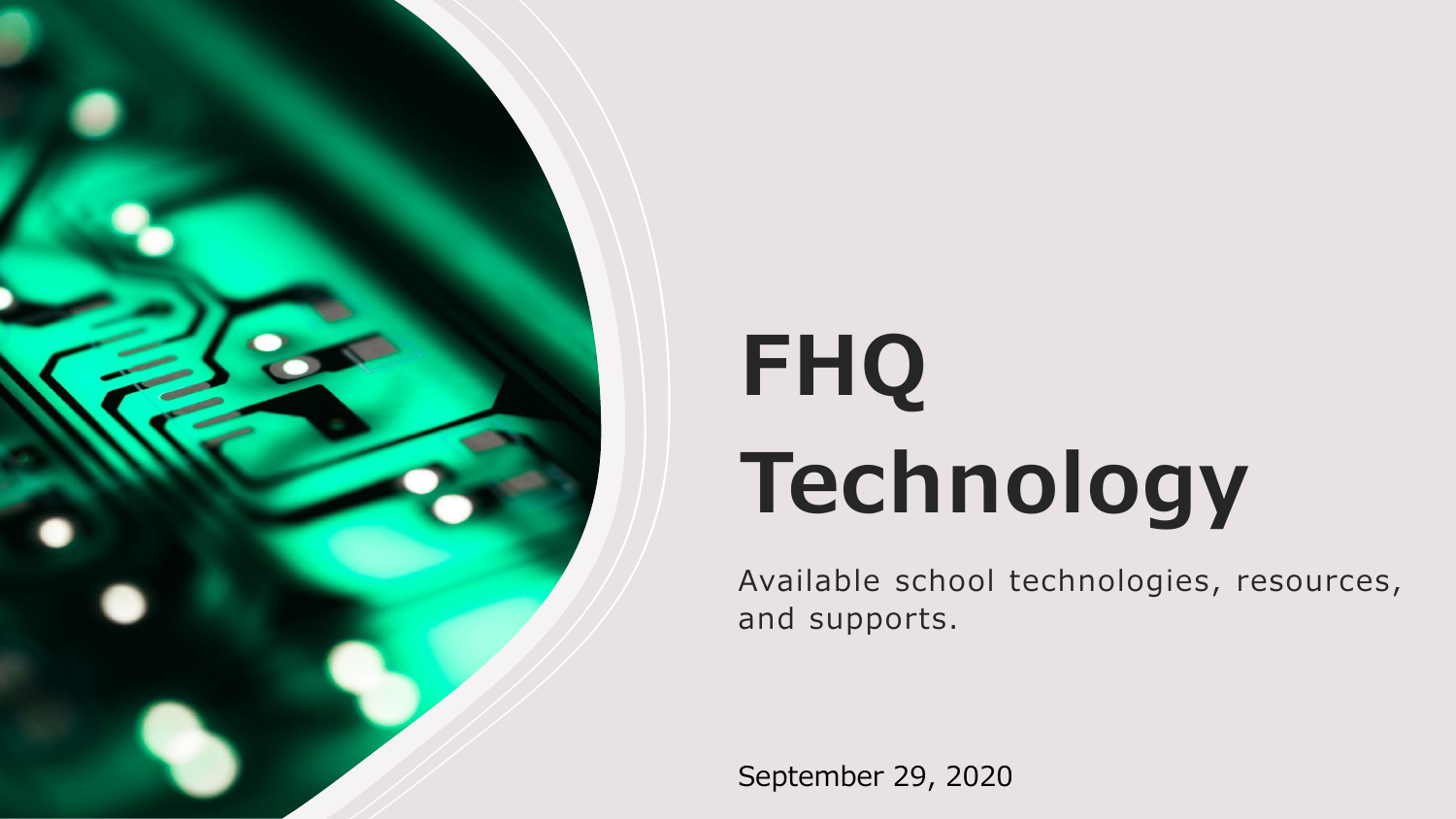### **Education Applications & Resources Available**

Microsoft Education Program

Google G-Suite for Education Program

Apple Education Program.

PowerSchool SIS

Moodle Learning Management Systems

Clever Single Sign-On

Ministry of Education Resources

Internal Resources

FHQ IT Staff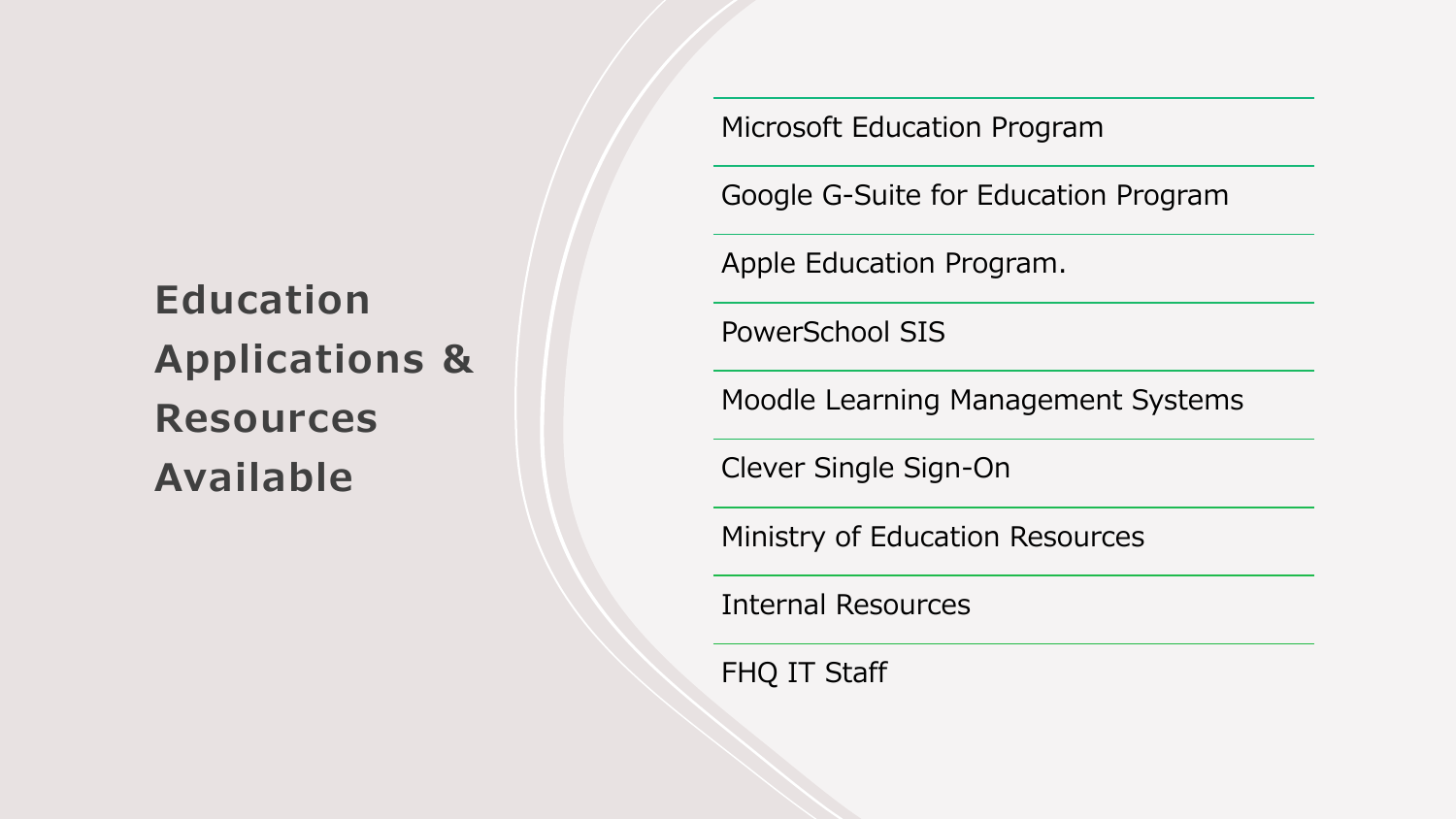# **Microsoft Education Program**

- Microsoft Office 365 for Staff and Students
- Computer and App Management
- Integrated with PowerSchool SIS to automatically create staff accounts, student accounts, and classes.



#### <https://www.office.com>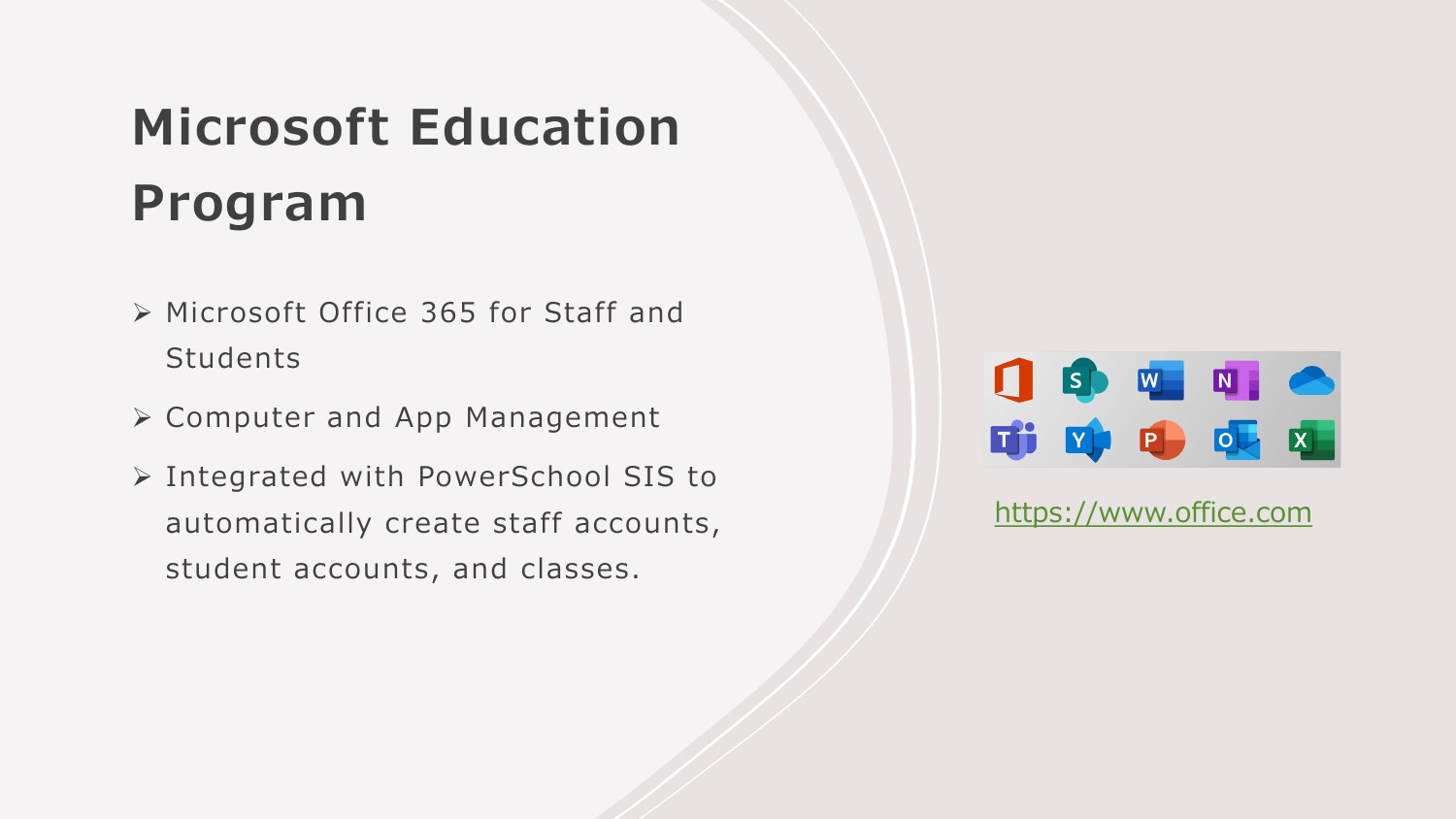

# **Google G-Suite for Education**

- Chromebook Management
- G-Suite Apps
	- Google Classroom
- $\triangleright$  fhqtc.net email sign-in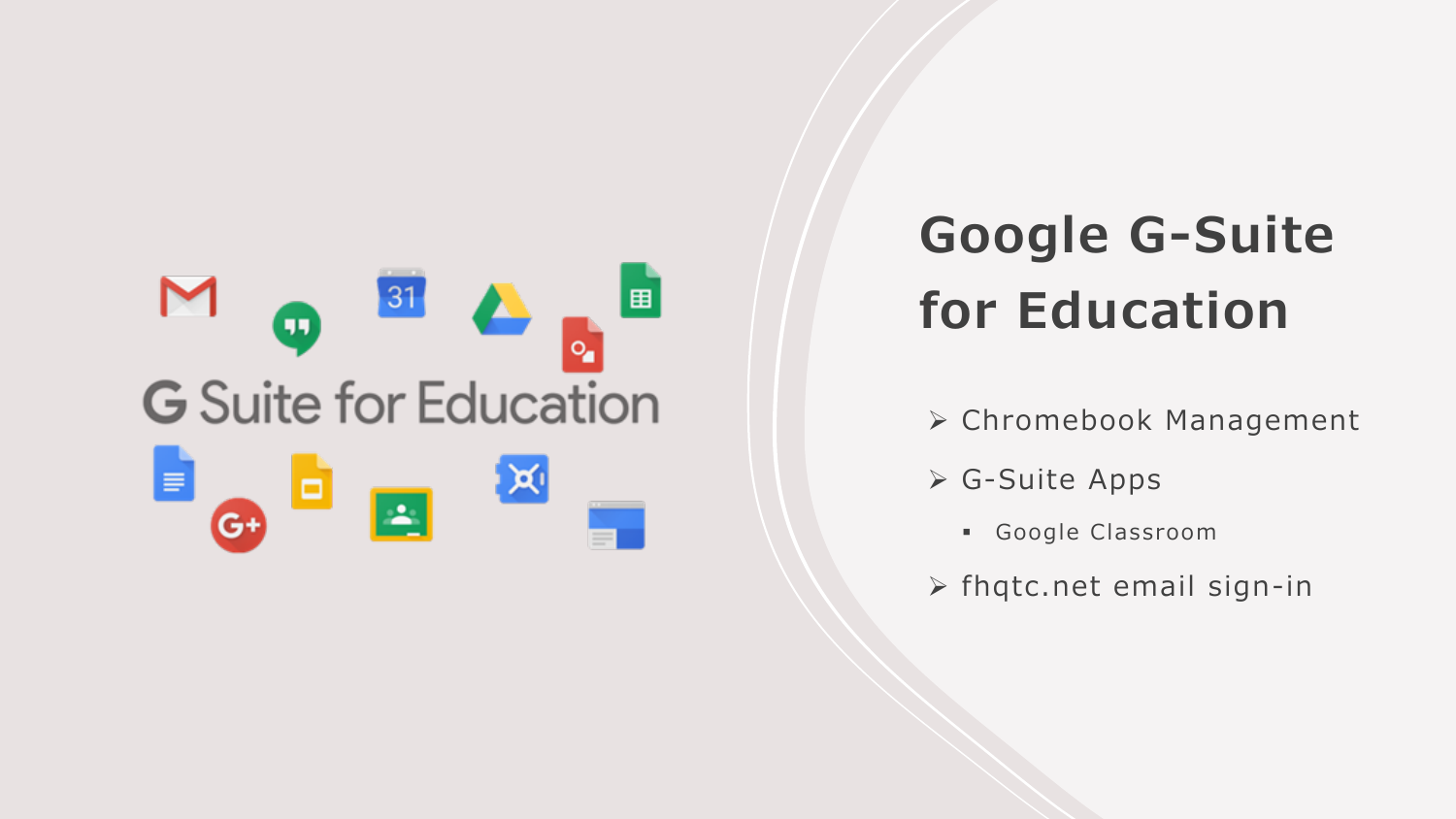# **Apple Education Program**

- Apple Mac /iPad/iPhone Management
- ▶ Apple Education Pricing on Devices and Apps

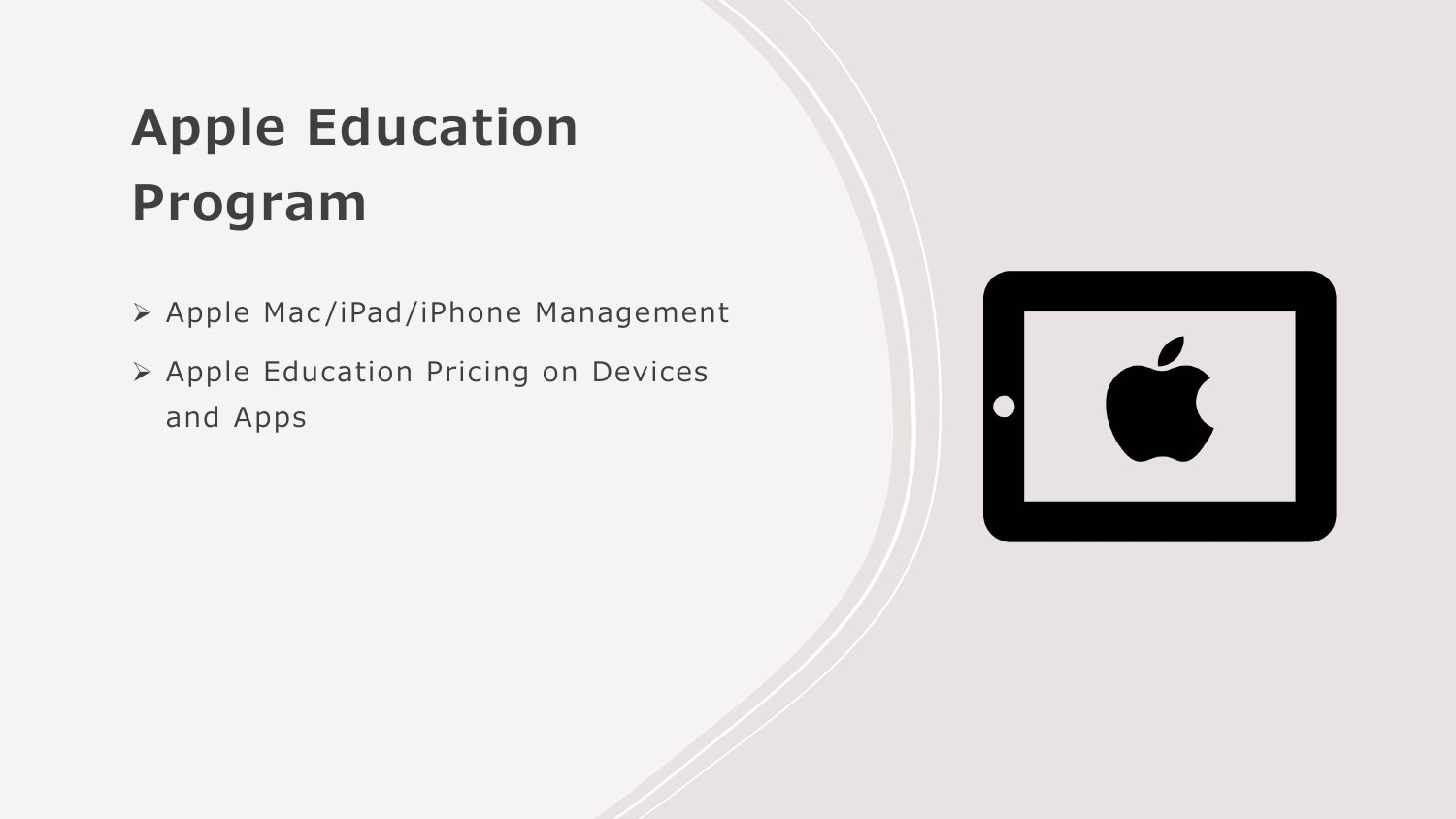### **PowerSchool**

- > Student Information System
	- Registration / Student Information
	- Scheduling / Courses / Homeroom
	- **Exacter**
	- Reporting
	- Faculty Management
	- Emergency/Medical and Health Information
	- Parent/Guardian Contact Information



[https://fhqtc.powerschool.com/](https://fhqtc.powerschool.com/teachers/pw.html)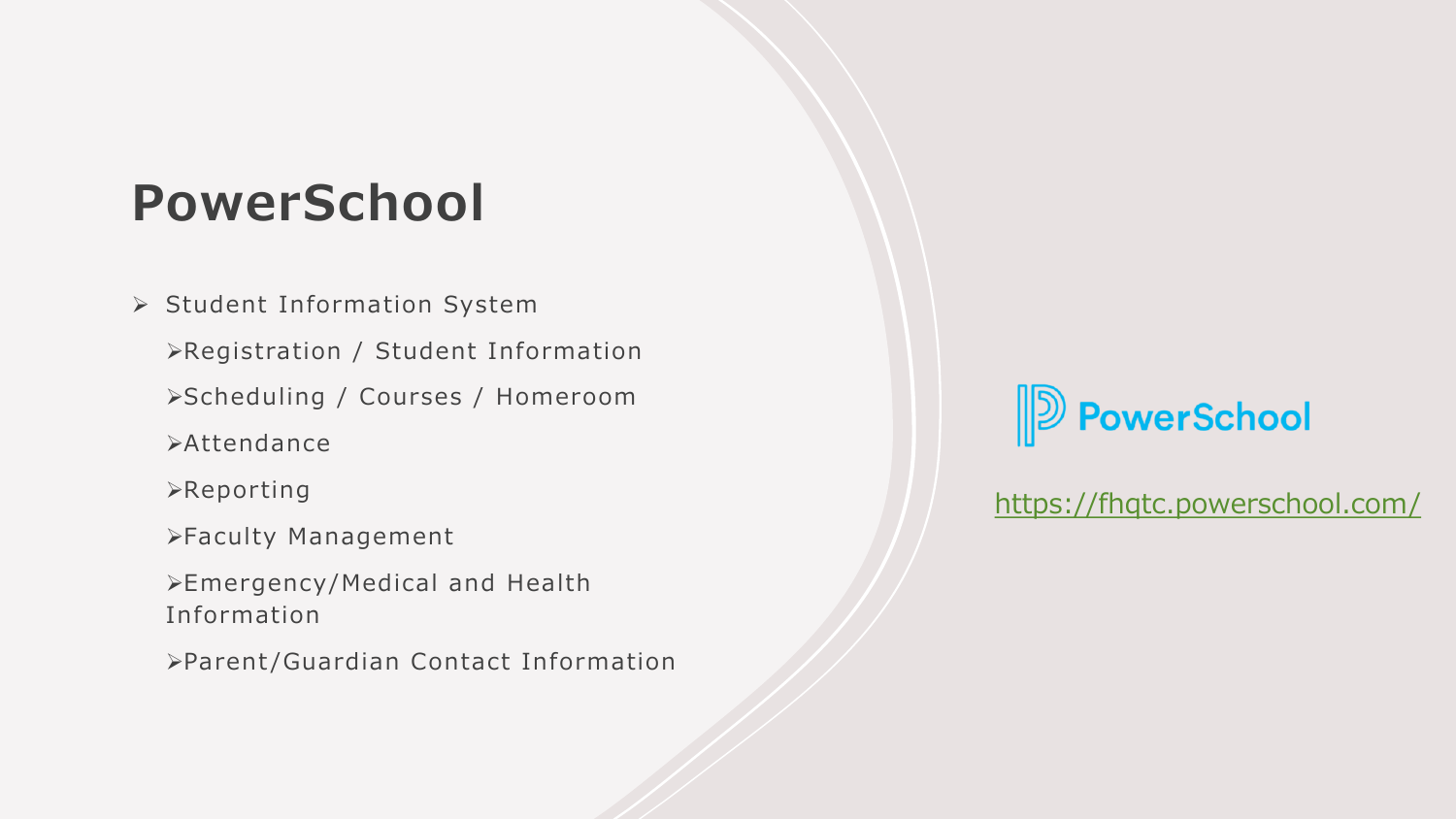### **Moodle**

- Course Management
- Greater Saskatoon Catholic School Division Moodle
	- **Pre-purchased courses from GSCSD**
- FHQ Moodle
	- **Move GSCSD courses**
	- Create/Edit courses
	- **Fhqtc.net login**
- Sharon Anaquod



#### [https://classroom.edonline.sk.ca/](https://classroom.edonline.sk.ca/login/index.php)

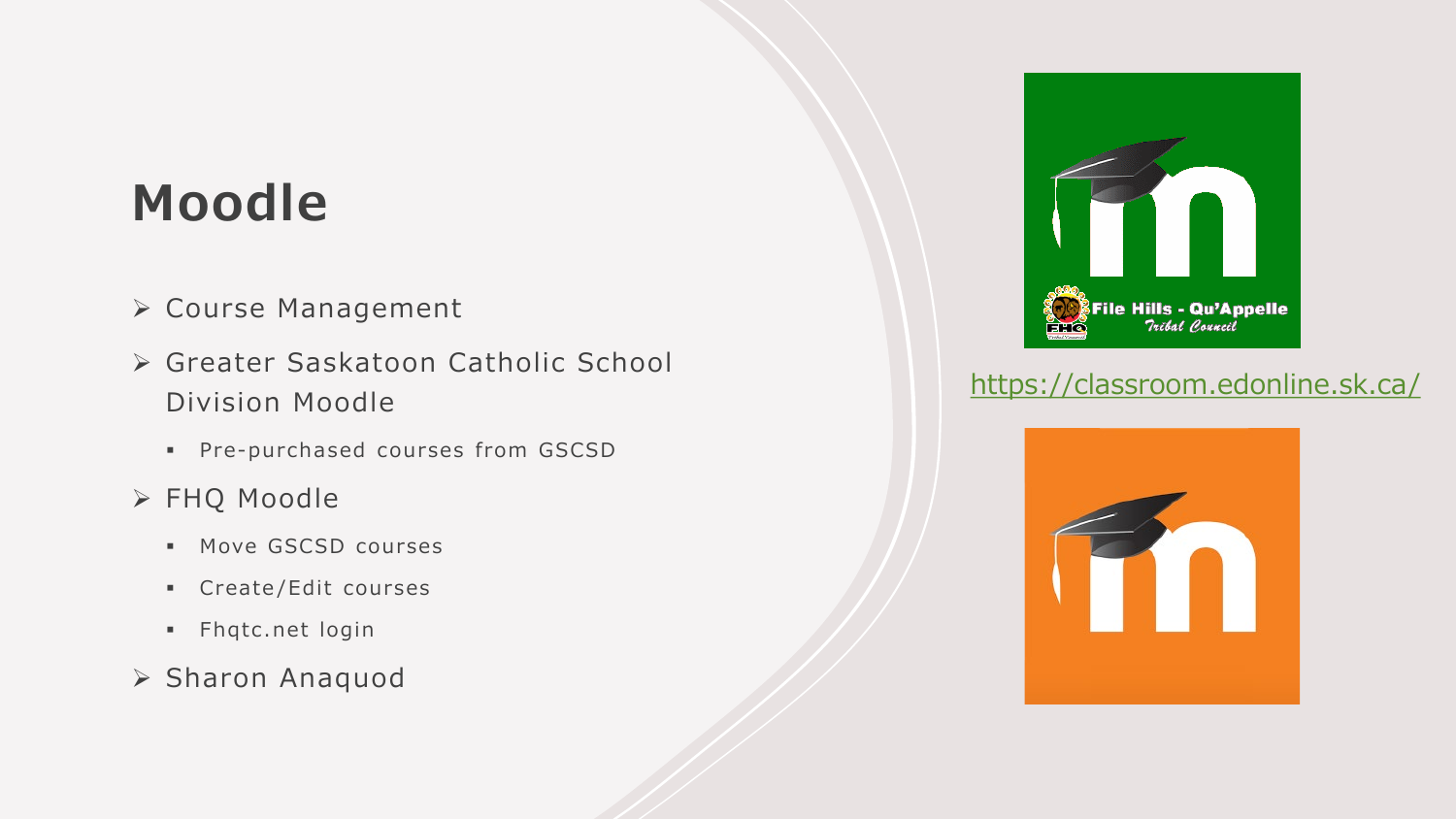# **Clever Single Signon Portal**

#### ▶ Single Sign-On / Start Page

- Badge Sign-on using fhqtc.net email address
- Group all resources/applications in one place.
- **Remote Learning Attendance Tracking**

#### Classroom Portal

- Teacher editable Classroom/Subject Pages
- Help students login immediately.

#### > Parent Portal

- Registered parents can help their children login.
- **Parent / Teacher messaging.**
- **Resource Links**



<https://clever.com/in/fhqedu>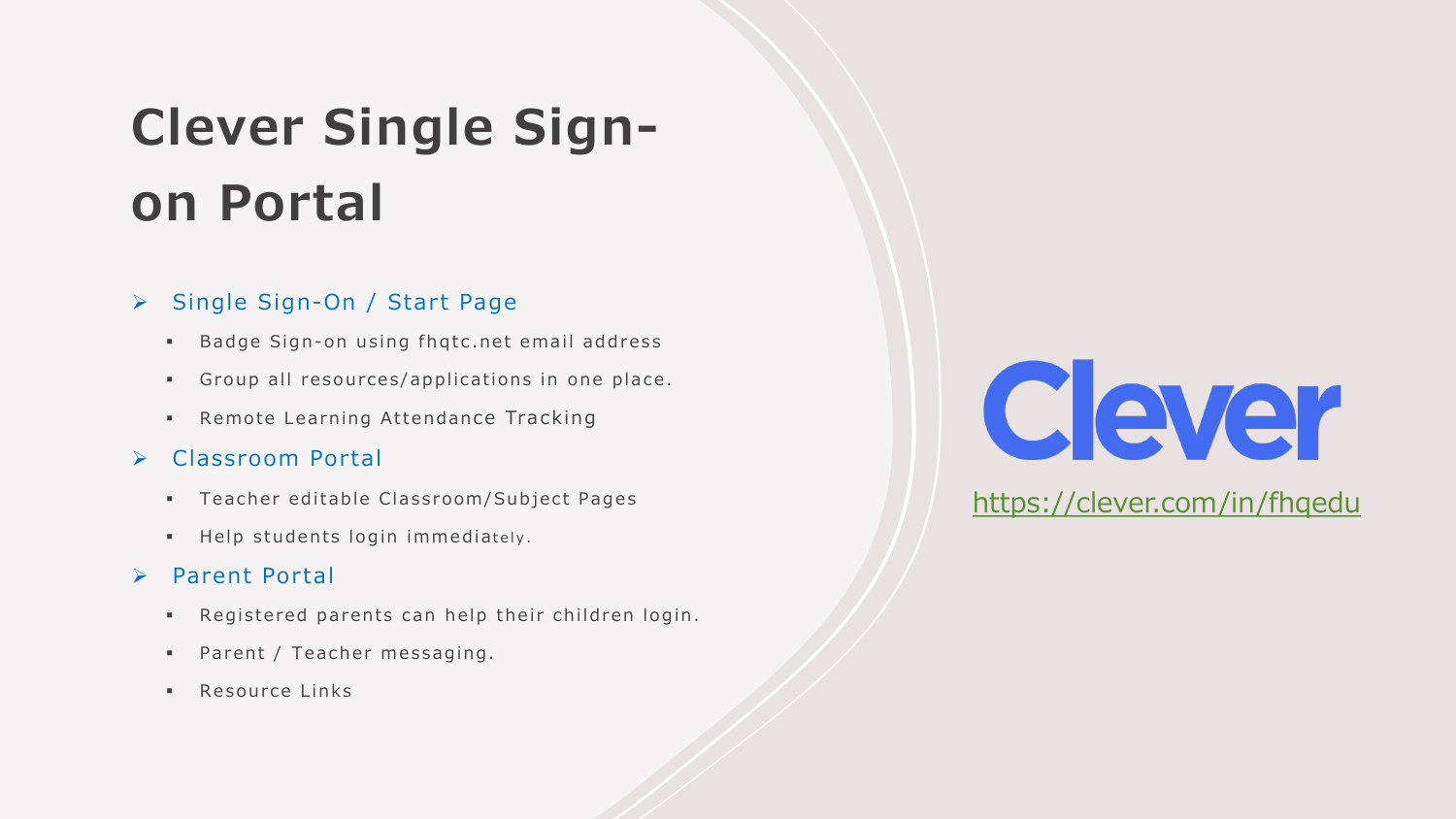# **Ministry of Education Resources**

- CommunityNet Private Education Internet Access
	- **Security Systems**
	- **Faster Internet with education pricing.**
- Microsoft Licensing
- ▶ Blackboard Learning Management System
- Online Magazines, Journals, & Newspapers
- Recommended Online Video Education Resources (ROVER)

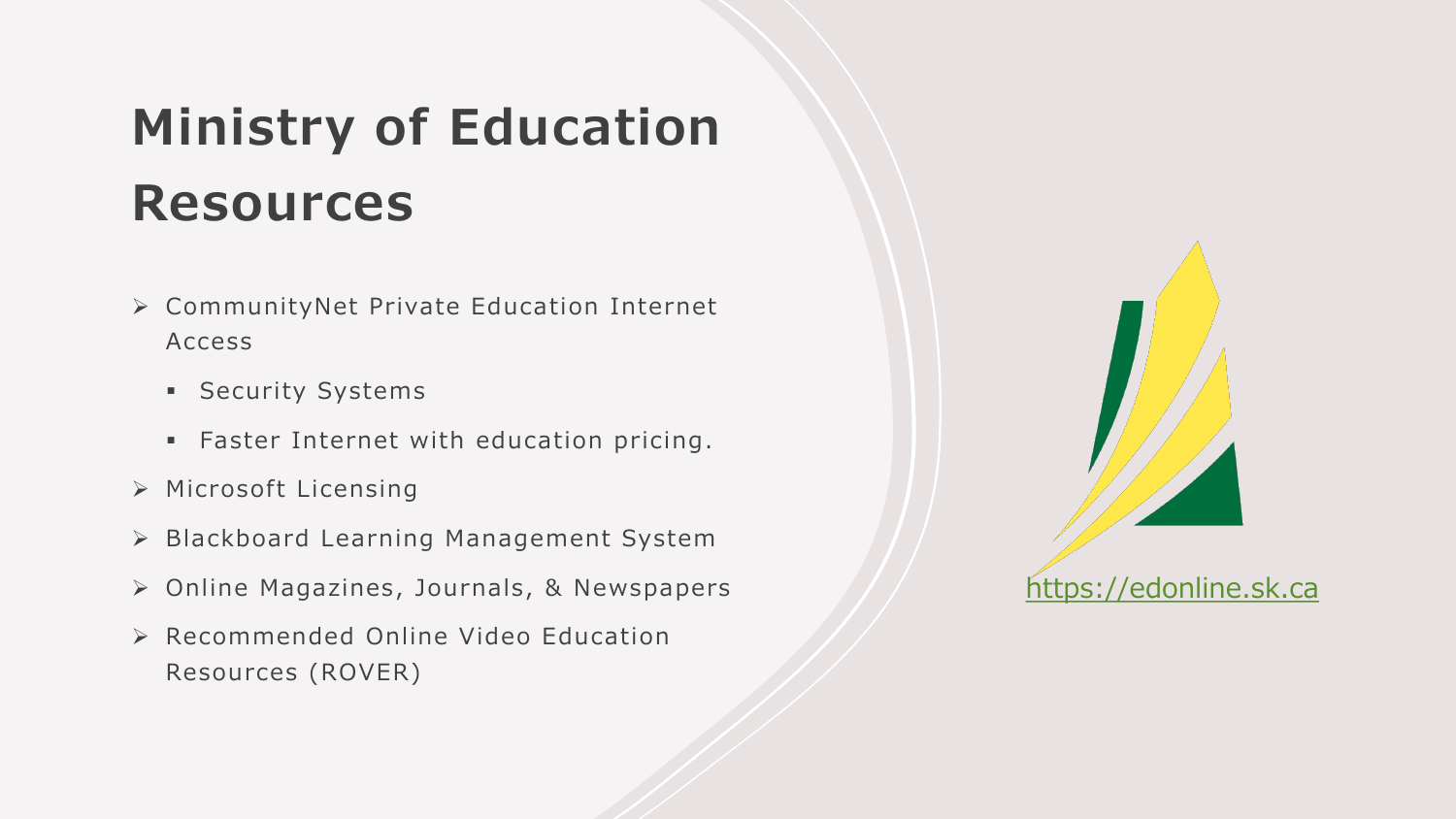### **Internal Resources**







nation Technology Services



#### **Our Schools**

The purpose of the FHQ 1

to support our member r

education for their childre

in Department provides a wide range of member nations that encourages 21st inship, online learning and software

**READ MORE »**